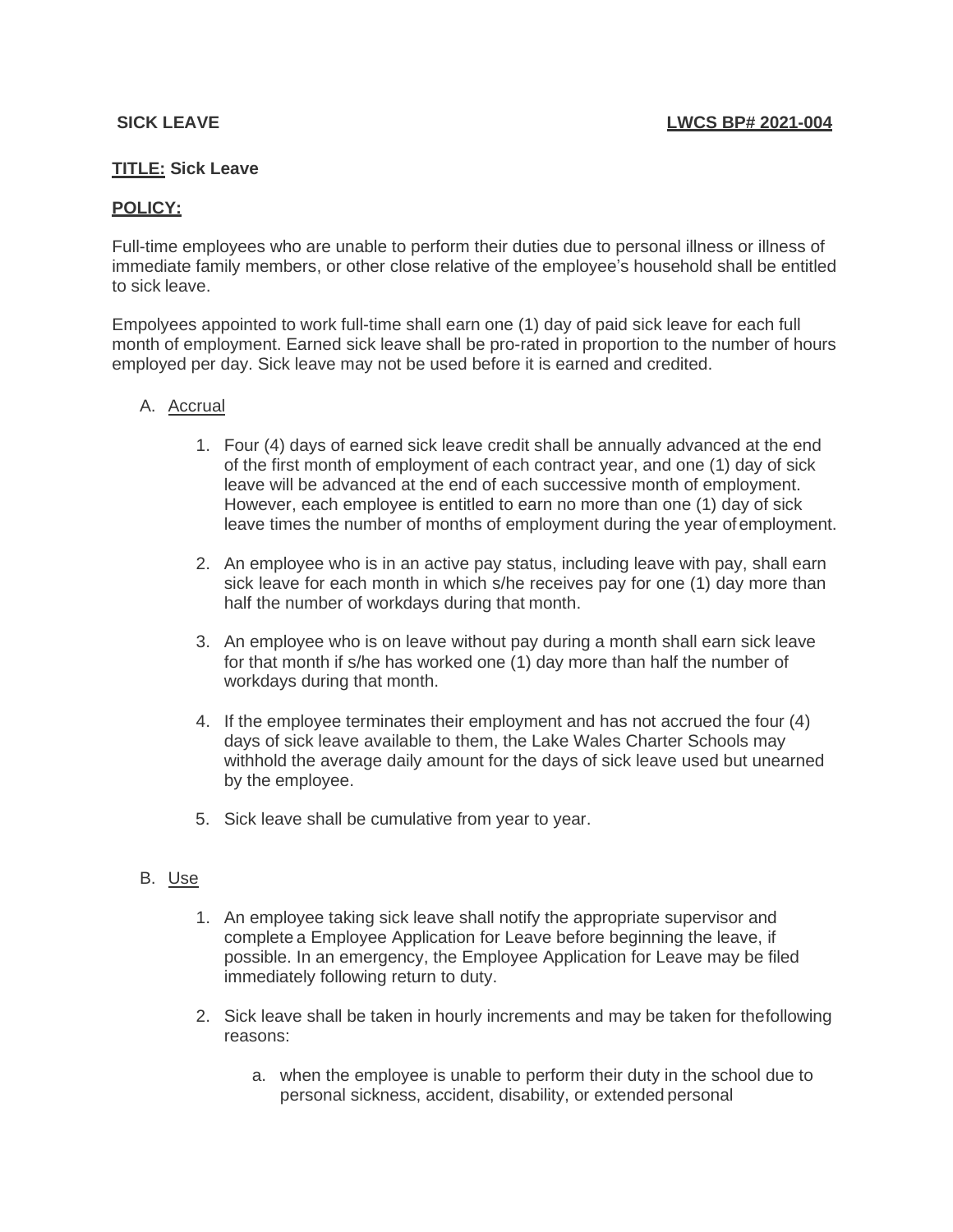illness, and consequently has to be absent from his/her work;

- b. for the illness or death of the employee's spouse, child, father, mother, brother, sister, other close relative, or member of the employee's own household;
- c. for the maternity or paternity of the employee or the employee's spouse, child, other close relative, or member of the employee's own household in according to the FMLA Law.

# C. Transfer/Donation

Please refer to the Leave Gifting Policy LWCS BP#2021-008

# D. Terminal Pay for Sick Leave

The LWCS shall provide terminal pay for accumulated sick leave up to 240 hours to all employees who have worked for the LWCS at least one (1) year; or to the employee's beneficiary, without regard to the length of service if service is terminated by death. These provisions shall apply to all employees.

# 1. Approved Leave

For employees on approved leave who terminate employment upon the termination of the leave, the daily rate of pay shall be the rate of pay the employee would have been earning if s/he, at the effective date of the termination of the leave, had actually been serving in the position from which leave was granted; however, experience credit will not be awarded for leave time unless otherwise provided by Board policy or other Board action.

## 2. Covered Persons

This provision is expressly intended to cover all persons on leave of absence.

Terminal pay will be calculated as follows:

- 1. During the first three (3) years of service, the daily rate of pay at termination multiplied by thirty-five percent (35%) times the number of days of accumulated sick leave up to 240 hours.
- 2. During the fourth, fifth, and sixth years of service, the daily rate of pay at termination multiplied by forty percent (40%) times the number of days of accumulated sick leave up to 240 hours.
- 3. During the seventh, eighth, and ninth years of service, the daily rate of pay at termination multiplied by forty-five percent (45%) times the number of days of accumulated sick leave up to 240 hours.
- 4. Ten years or more of service, the daily rate of pay at termination multiplied by fifty percent (50%) times the number of days of accumulated sick leave up to 240 hours. Any sick leave pooled pursuant to this section shall be removed from the employee's accumulated sick leave balance.